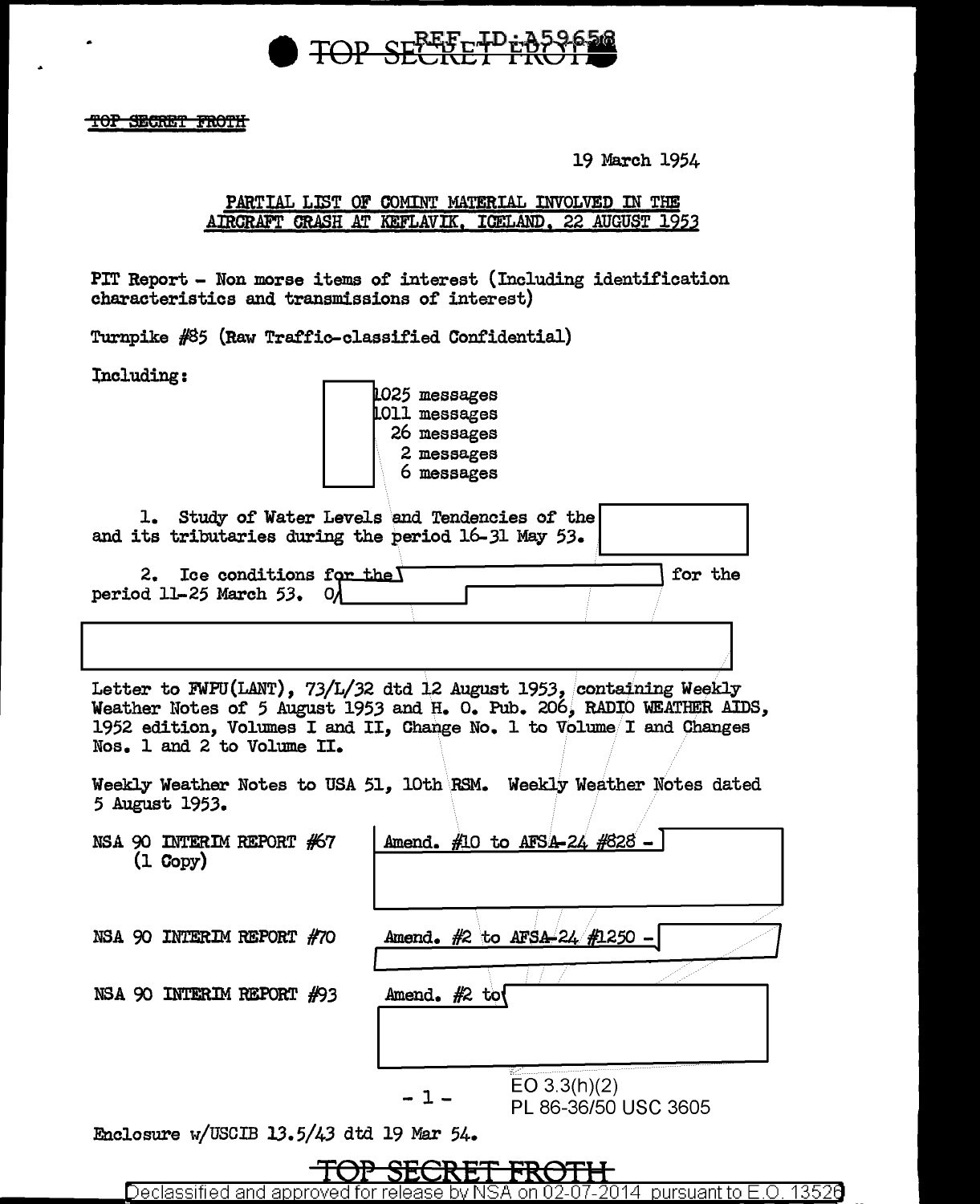



#### TOP SECRET FROTH

...

Subject: Partial List 0£ COMINT Material Involved in the Aircraft Crash at Keflavik, Iceland, 22 August 1953. --------~---------------------------- NSA 90 INTERIM REPORT #97 NSA 90 Weekly Technicel Notes  $#1$ , Section 1, Part 1 (1 Copy) NSA 90 Weekly Technical Notes */11,* Section 1, Part *3* (2 Copies) NSA 90 Weekly Technical Notes  $f\!\!\!\!\perp$ , Section 1, Part 3 Supplement (2 Copies) NSA 90 Weekly Technical Notes  $#1$ , Section 1, Part 5 (2 Copies) NSA 90 Weekly Technical Notes *1/1,* Section 2, Part 2 (2 Copies) NSA 90 Weekly Technical Notes  $#1$ , Section 2, Part 2 Supplement  $(2 \text{ Copies})$ NSA 90 Weekly Technical Notes  $#2$ , Section 1, Part 4 (1 Copy) NSA 90 Weekly Technical Notes #2, Section 1, Part 5 (2 Copies) NSA 90 Weekly Technical Notes  $#2$ , Section 1, Part 6 (1 Copy) NSA 72 INTERIM REPORT  $#1678$  (Part I) (1 copy) NSA 72 INTERIM REPORT #1678 (Part II)  $(1 \text{ copy})$ Current Cryptanalytic Techniques General Concepts CUrrent Cryptanalytic Techniques Specific Types of Systems NSA 72 INTERIM REPORT #1678 (Part III) Gurrent Cryptanalytic Techniques Problems and Solutions Proposed Master File Sheets,  $(1 \text{ of each})$ Master File Sheets, 1212/51 (fully quoted and discussed)  $-2 -$ (1 or eacb) (1 or each) EO 3.3(h)(2) PL 86-36/50 USC 3605

# **TOP SECRET FROTH**